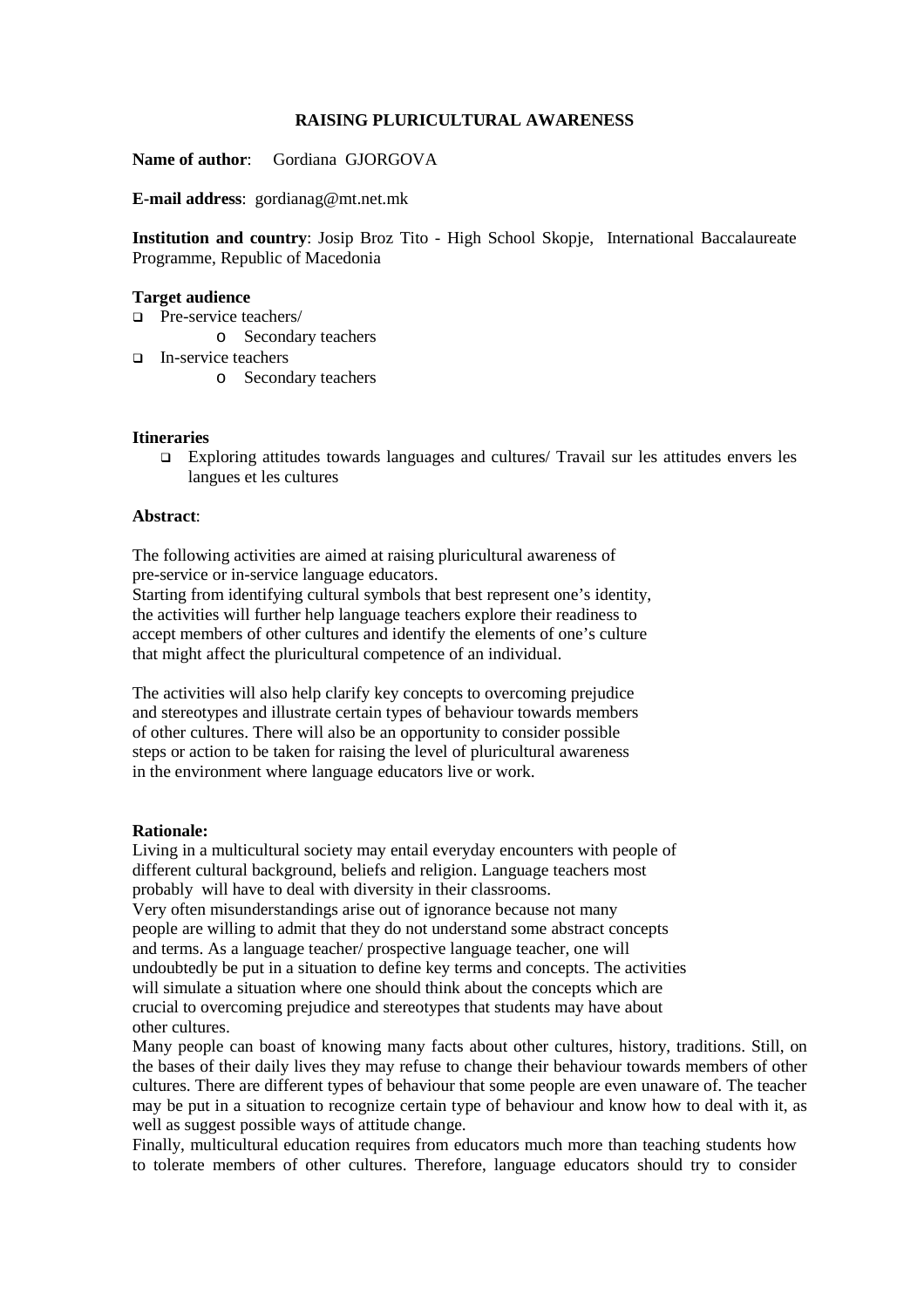possible steps or action to be taken for raising the level of pluricultural awareness in the environment they live or work.

# **Personal and social dimensions**

- Observing the linguistic and cultural diversity of contexts and individuals;
- Recognizing linguistic and cultural diversity as a positive characteristic of groups and societies;
- Combating exclusion and linguistic and cultural discrimination while embracing the opportunities of a life together in society;
- Being capable of setting up self-training projects that take account of linguistic and cultural diversity;

# **Professional dimensions**

- Observing, analyzing and making use of -in didactic terms- the diversity that exists in one's teaching environment (individual and collective repertoires);
- Awareness of diversity and reflection about diversity as the main feature of society;
- Overcoming obstacles in incorporating changes aiming at developing pluricultural competence;

# **Worksheet 1**

# **Getting to know members of the group through symbols that represent their identity and culture.**

Timing**: 30'**

Material required:

Pieces of paper to be displayed on the board

Grouping :  $\qquad \qquad \overset{\text{def}}{\Downarrow}$  (individual)

**(**individual)

• On a piece of paper draw three symbols that represent yourself and your culture. Use simple drawings of objects or concepts that you think best represent your identity and cultural background you belong to.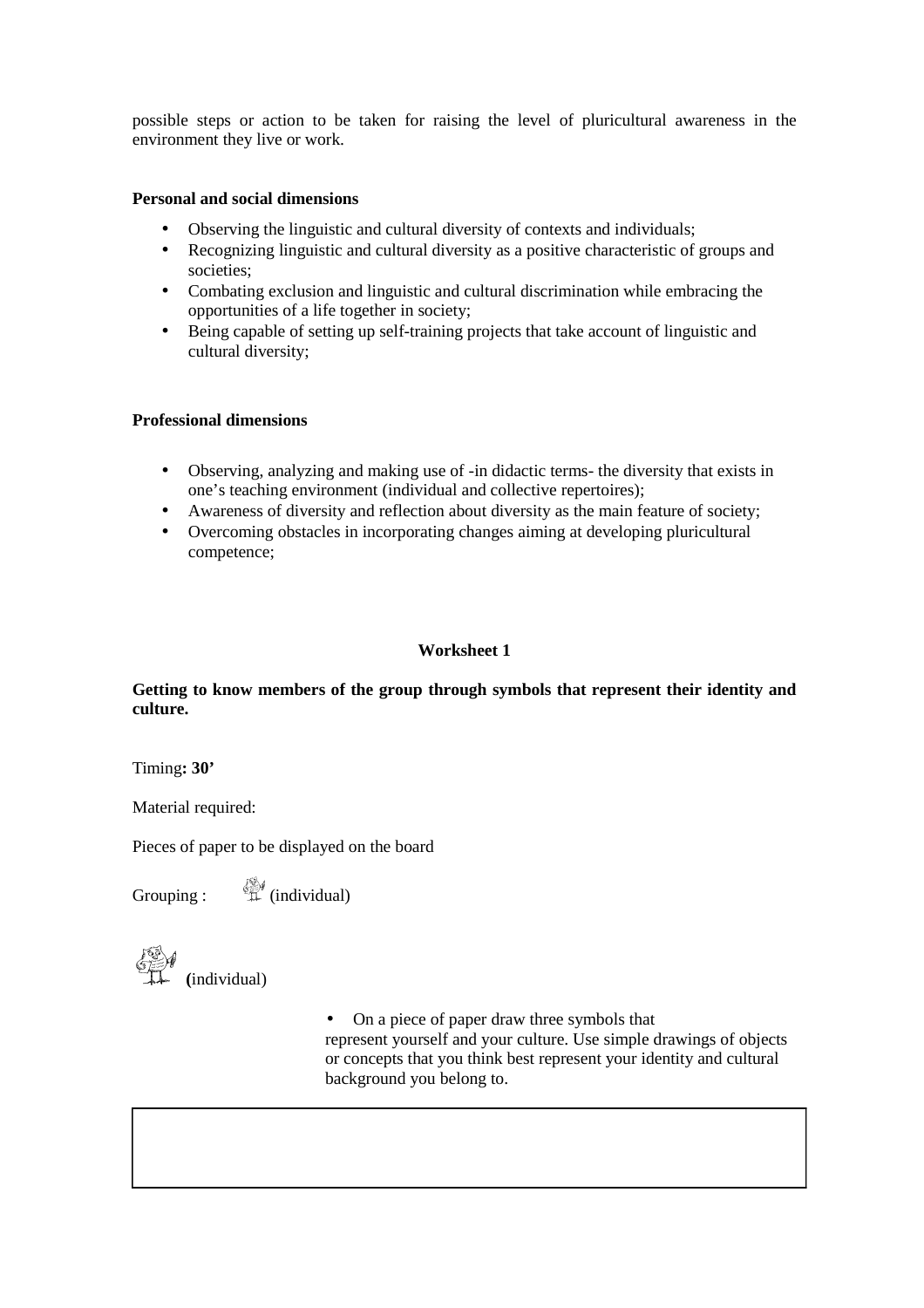- The drawings should be displayed on the board and trainees should try to guess who the person is that had drawn each separate drawing.
- The trainees whose identity has not been discovered should tell more about the symbols and explain why for her/or him these are the symbols that represent her/his culture.

单鱼鱼

- Work in groups of 4-5 and compare symbols which people have used to represent their culture. Are there similarities? How are they different?
- Discuss similarities or differences with other members of your group.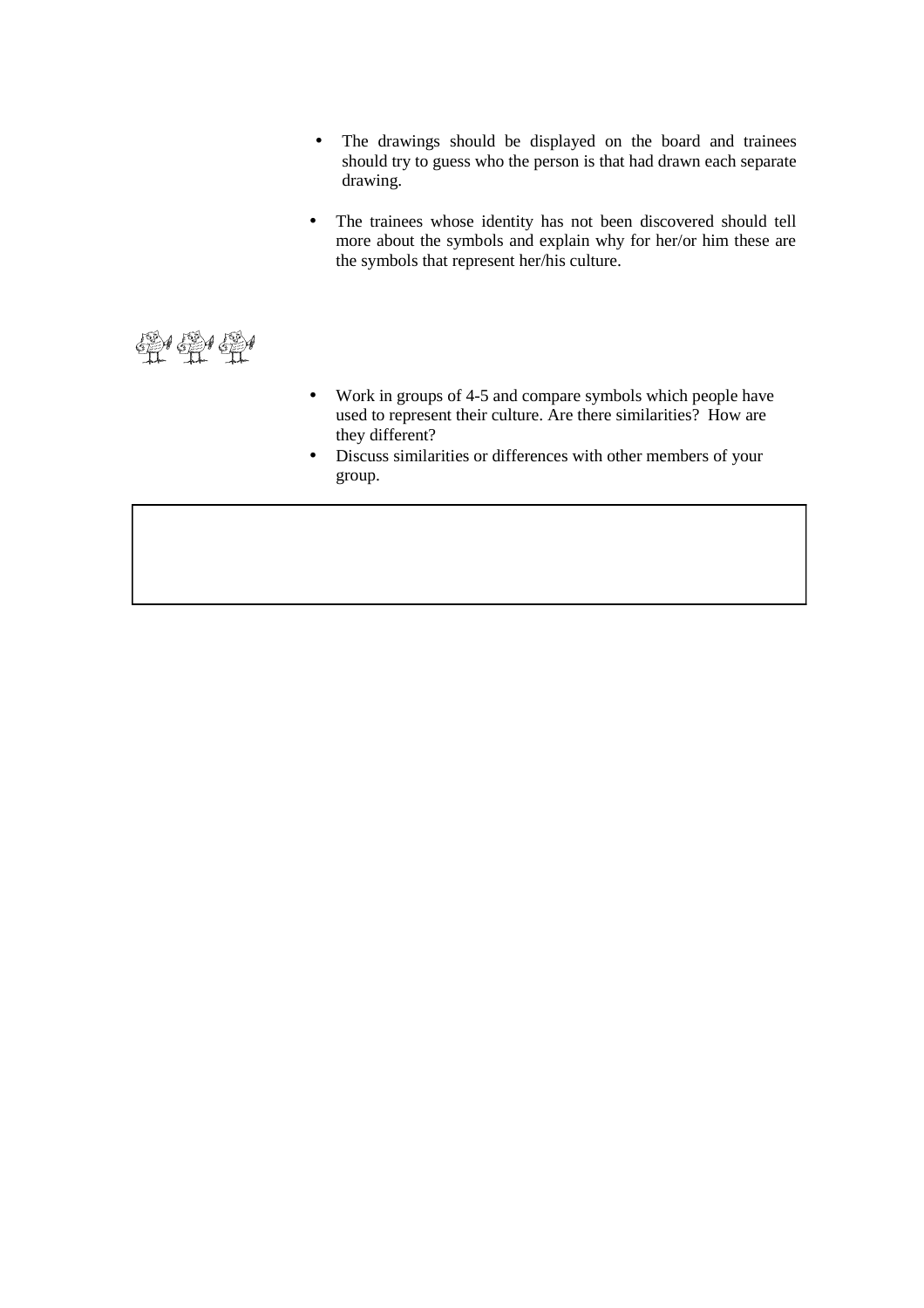### **Worksheet 2**

#### **How ready are we to accept members of other cultures?**

Timing: …30'

Material required : worksheet

Grouping:

 $\bigoplus\limits_{i=1}^{N}$  (individual) /  $\bigoplus\limits_{i=1}^{N}\bigoplus\limits_{i=1}^{N}$  (group work)



The following questions will make you reflect upon you own reactions and behaviour towards members of other cultures. Some of the questions may reflect the situation in your teaching environment.

Read the questions and respond by putting a score from 1 to 6 in the column for points.

|  |  |  | 1 point = almost never 2 points = rarely 4 points = usually 6 points = almost always |
|--|--|--|--------------------------------------------------------------------------------------|
|--|--|--|--------------------------------------------------------------------------------------|

Points

| 1. How often am I aware of the biases which influence my understanding of        |  |  |  |  |
|----------------------------------------------------------------------------------|--|--|--|--|
| other cultures in the society in which I live?                                   |  |  |  |  |
| 2. How often do I try to get to know members of other cultures from my           |  |  |  |  |
| surrounding/ or students in my classroom as individuals?                         |  |  |  |  |
| 3. How often am I aware of the impact of my comments about other cultures        |  |  |  |  |
| or members of other cultures before I speak?                                     |  |  |  |  |
| 4. How often do I object to and react when I hear friends or students in my      |  |  |  |  |
| classroom telling jokes which humiliate members of other cultures?               |  |  |  |  |
| 5. How often do I try to avoid behaving in a way which might be offensive        |  |  |  |  |
| to members of other cultures from my surrounding?                                |  |  |  |  |
| 6. How often do I try to avoid using language that reinforces negative           |  |  |  |  |
| stereotypes about other cultures which are present in the society I live in?     |  |  |  |  |
| 7. How often do I create opportunities for people/students in my class from      |  |  |  |  |
| other cultural background to promote values of their own culture?                |  |  |  |  |
| 8. How often do I participate in /or try to organise events that promote and     |  |  |  |  |
| celebrate minority cultures in the community I live in/or the school I work      |  |  |  |  |
| in?                                                                              |  |  |  |  |
| 9. How often do I try to use my communicative strategies to ease tensions        |  |  |  |  |
| which have been created among individuals or students in my classroom who        |  |  |  |  |
| are members of different cultures?                                               |  |  |  |  |
| 10. How often do I try to learn about the history of the minority culture in the |  |  |  |  |
| society I live in?                                                               |  |  |  |  |

Total score

• Add together the scores and read the characteristics of the group you belong to. Do you think they are realistic? The answers try to indicate on you ability to accept people of other cultures in your surrounding or deal with diversity in your classroom.

\_\_\_\_\_\_\_\_\_\_\_\_\_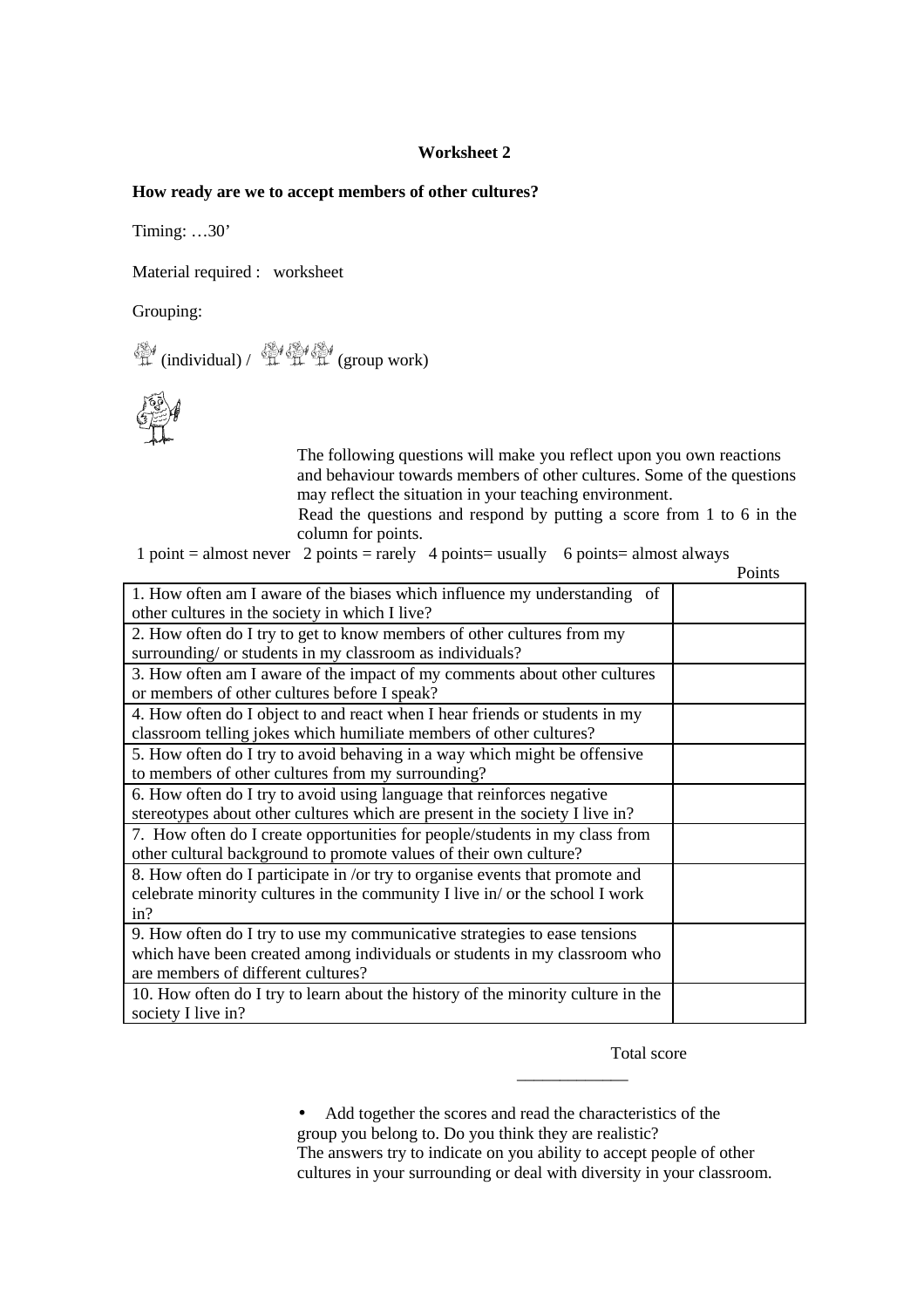| 48-60 points   | You are an exceptional person who values diversity, always<br>ready to accept and appreciate members of cultures different than your<br>own, without any reservation. You should serve as a model to other<br>people in your community or to your students.             |
|----------------|-------------------------------------------------------------------------------------------------------------------------------------------------------------------------------------------------------------------------------------------------------------------------|
| $30-47$ points | You have been thinking about other cultures and their<br>values! Still, there are some things that you can learn. Try to<br>be more open to new experiences.                                                                                                            |
| 29 and below   | Don't be discouraged! Learning how to value diversity is a<br>challenge for many. Overcoming prejudice and stereotypes takes<br>time, but now is the right moment to start.                                                                                             |
|                | You may want to discuss with other trainees how you have scored.<br>$\bullet$<br>On the other hand you may not want to reveal your score. It is up to<br>you! But think seriously about how you perceive other people and<br>their right to be different than yourself. |

SEY SEY SEY

• Work in a group and give examples of positive behaviour towards members of other cultures or good practice in your classroom.

### **Worksheet 3**

### **How is your pluricultural competence affected by elements of your culture?**

Timing: …**45'**  Material required : Poster paper, coloured pencils

Grouping:  $\mathbb{R}^4$  (individual) /  $\mathbb{R}^4$  (pair work) /  $\mathbb{R}^4$  (group work) /  $\mathbb{R}^4$   $\mathbb{R}^4$   $\mathbb{R}^4$  (whole class)



• Draw a pie chart to reflect on elements of your culture that you think are most important to you as an individual; For example you may think of religion, moral values, language, food, tradition etc... The pie chart below is just an example of how they may be distributed.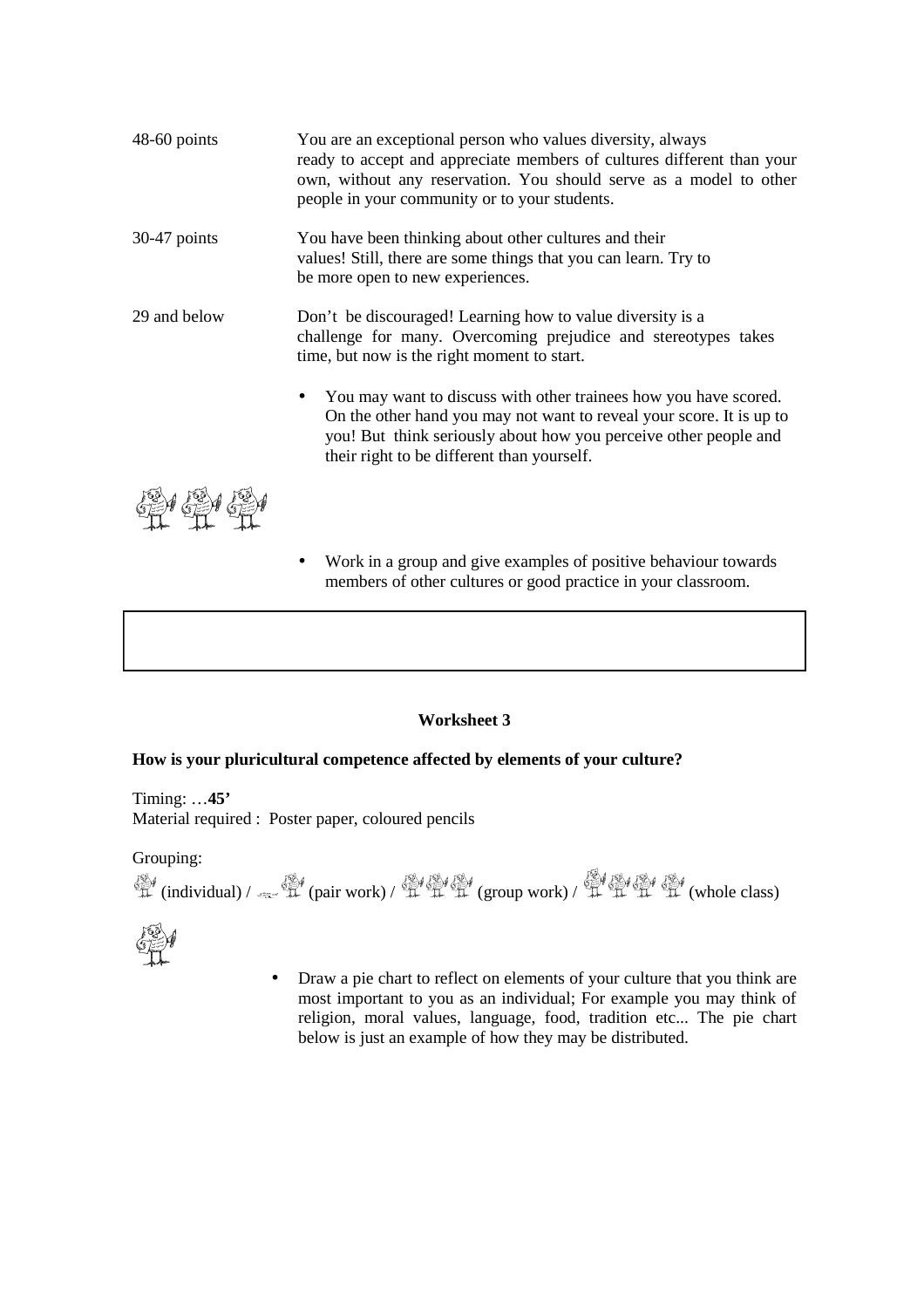

| Religion            |
|---------------------|
| <b>E</b> Food       |
| $\square$ Tradition |
| □ Values            |

• Find a person who belongs to the same cultural background as you and compare your charts. Try to find if there are some common elements.



Work in a group with other trainees who belong to the same cultural background as you. Discuss what the common elements on your charts are, and together create a pie chart which represents the commonalities of the group with the same cultural background.

• Now, the pie charts representing elements of different cultures are presented and displayed on the board. There should be one pie chart for each culture represented in the group of trainees.









 $M \leftrightarrow \Diamond$ 

• Look at the charts on the board and note the similarities and differences in the charts. Try to come to a conclusion whether the importance that different cultures assign to different values may be a cause for misunderstanding or intolerance of members of other cultures.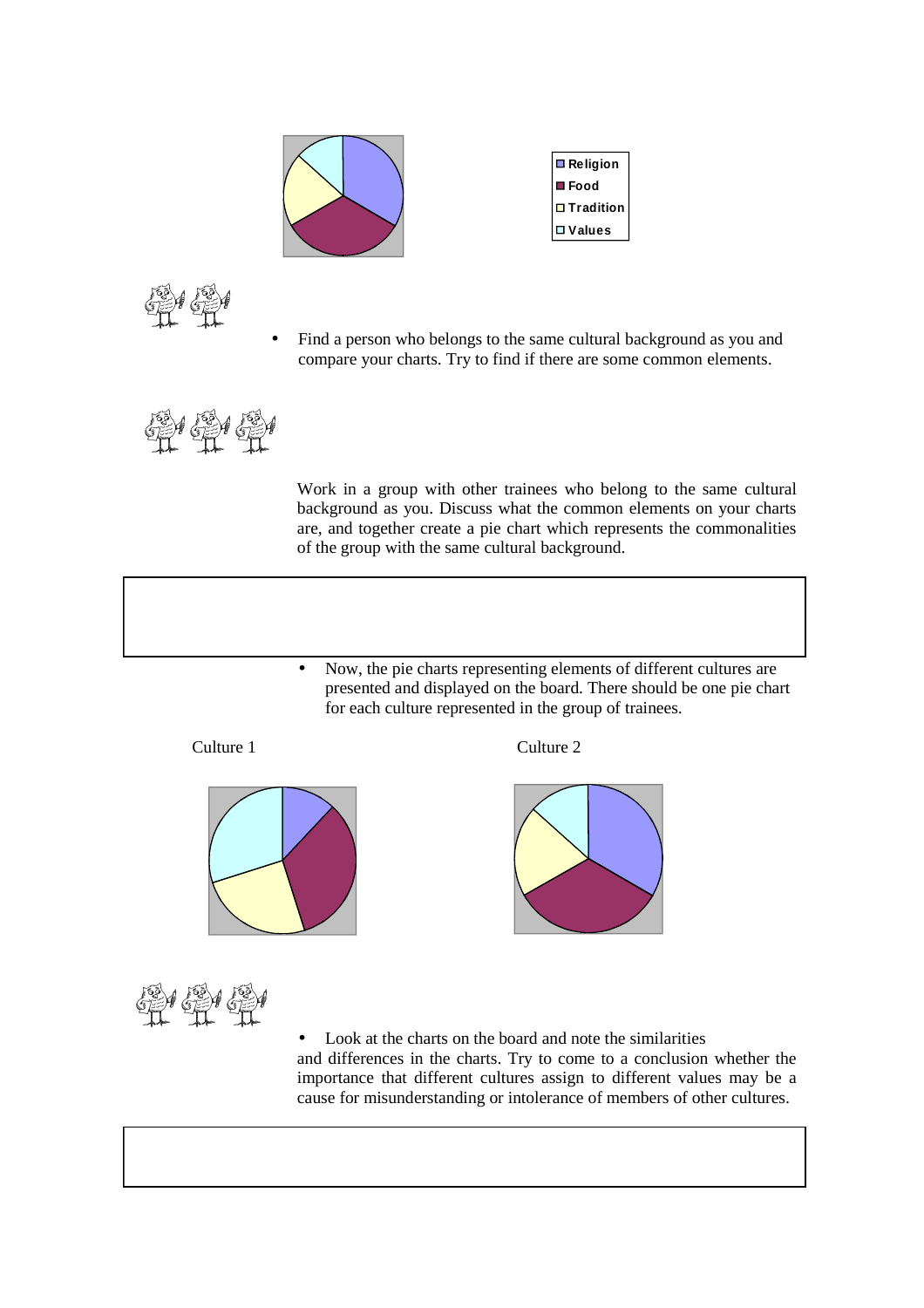

• Think for yourself how might your competence for understanding and accepting values of different cultures be affected by the influence of different perception of cultural elements, values or traditions?

### **Worksheet 4**

## **Overcoming prejudice and stereotypes by understanding the key terms in pluricultural education.**

Timing: …**60'**  Material required: Worksheet

Grouping:

 $\mathscr{H}$  (individual) /  $\mathscr{H}$   $\mathscr{H}$  (group work)



The trainer will organise you in five expert groups and each member of the group will be given a piece of paper on which he/she will write his own definition of the concept for your expert group.

| The concepts are the following: |  |
|---------------------------------|--|
|                                 |  |
| Discrimination                  |  |
|                                 |  |
| Stereotyping                    |  |
|                                 |  |
|                                 |  |

$$
\bigoplus_{i=1}^{\infty} \mathcal{H} \bigoplus_{i=1}^{\infty} \mathcal{H}
$$

• After you have finished writing individual definitions, decide within the expert group which is the best definition and write one common definition of the concept you have been assigned to.

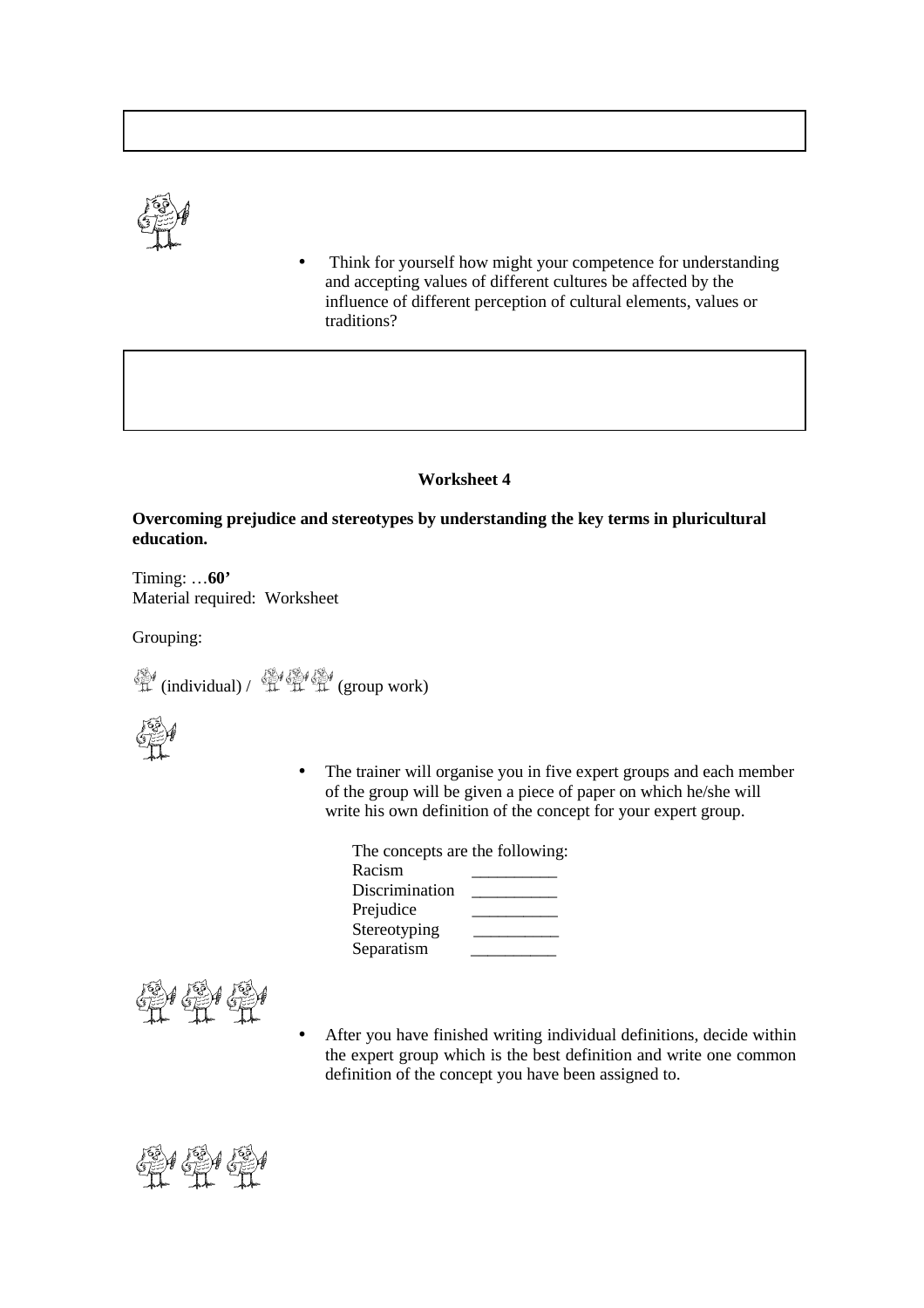• Now re-group and form groups with experts for each concept, where you will teach other trainees the definition that your group has created.

单单量

• Discuss within the group whether these processes can be traced in the social environment you belong to or in your language classroom.

What might be the consequences of existence of any of these processes in the society and community where you live and indirectly in the classroom where you teach ?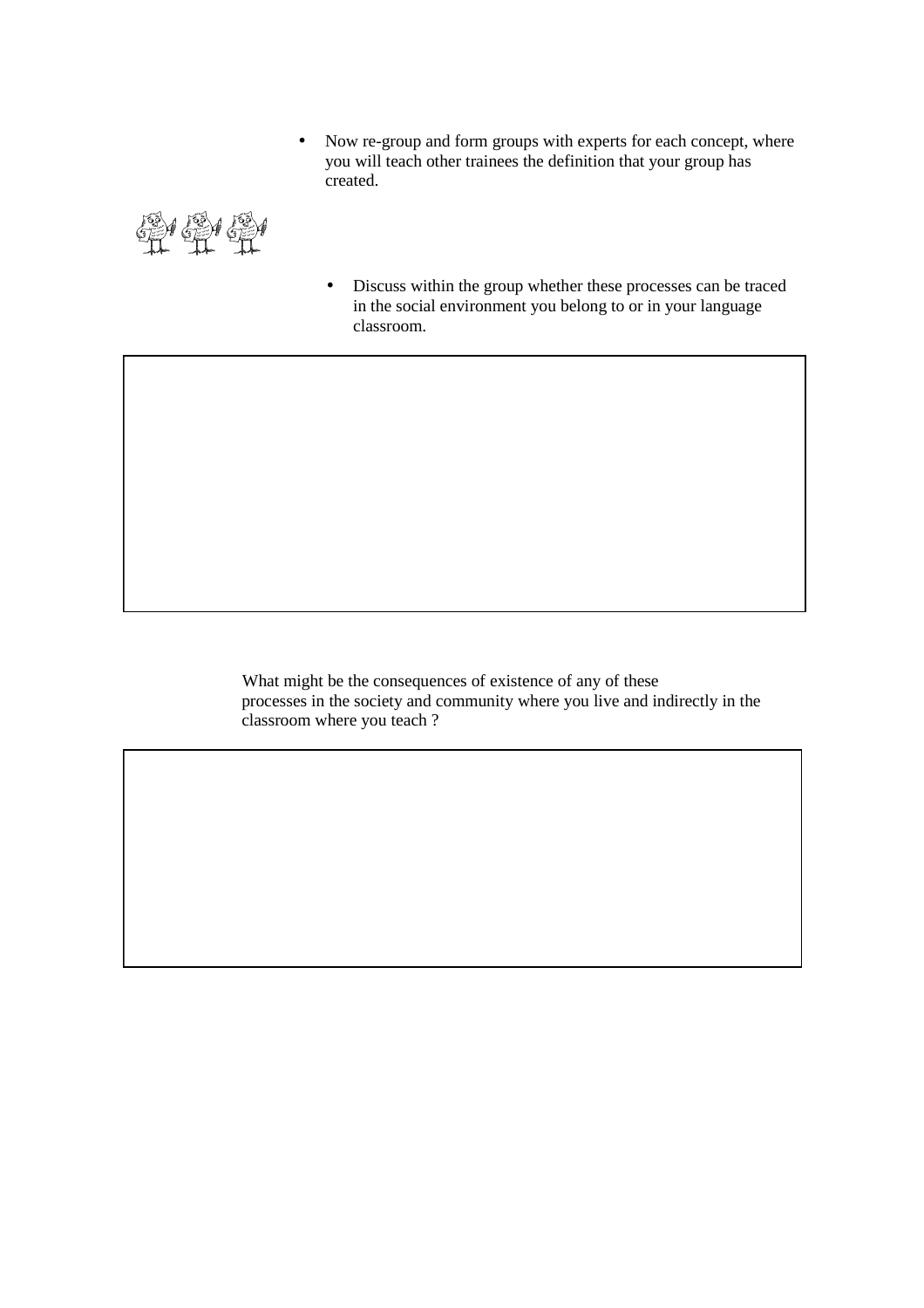# **Worksheet 5**

## **How can you improve your pluricultural awareness?**

Timing: …4' Material required: Worksheet, poster paper

Grouping:  $\mathscr{H}$  (individual)  $\mathscr{H}$   $\mathscr{H}$  (group work) /



• Look at the boxes below which describe different types of attitude of people who belong to each of the groups. Work in a group with other trainees and think of an example of words or an act that a typical representative of that type of behaviour might use or do.

An individual is not only prejudiced, but is not even aware of it.

An individual is aware that there are things he/she does not completely understand about people from different cultures.

An individual attempts to learn what he/she does not understand about different cultures.

The individual is comfortable with differences and accepts and respects others in a natural way.

> • Compare your group's work with other groups and list on four different posters the examples suggested by all groups.



• Look at the four different types of behaviour and think of your own attitude towards people of other cultures. Think about your results from the questionnaire in worksheet 2. Where do you belong? Do you need to change anything? If yes, how can you achieve that?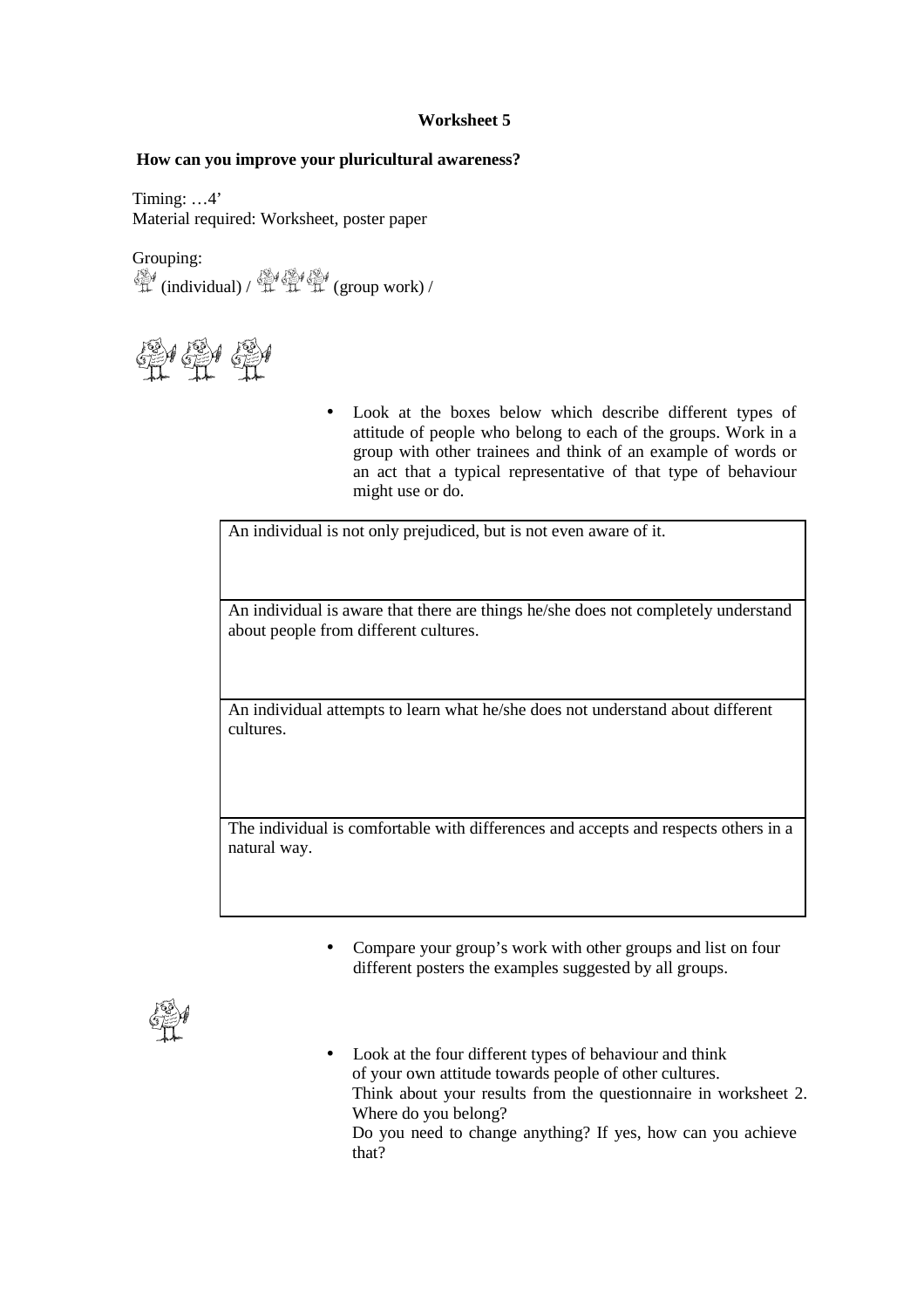

Discuss with the whole group and agree on possible ways of attitude change. What can an individual do to improve his attitude towards members of other cultures?

# **Worksheet 6**

**How can you promote raising pluricultural awareness in the environment you live or work?**

Timing: …**30'**  Material required: Worksheet

Grouping:

 $\mathcal{L}$  (individual) /  $\mathcal{L}$   $\mathcal{L}$  (group work) /

鼻便量

- Work in a group with other trainees and try to come up with solutions what you as teachers or future teachers can do to promote raising pluricultural awareness in you school and to your students.
- What can I do as a teacher?
- What can the school do?
- What can the society/community do?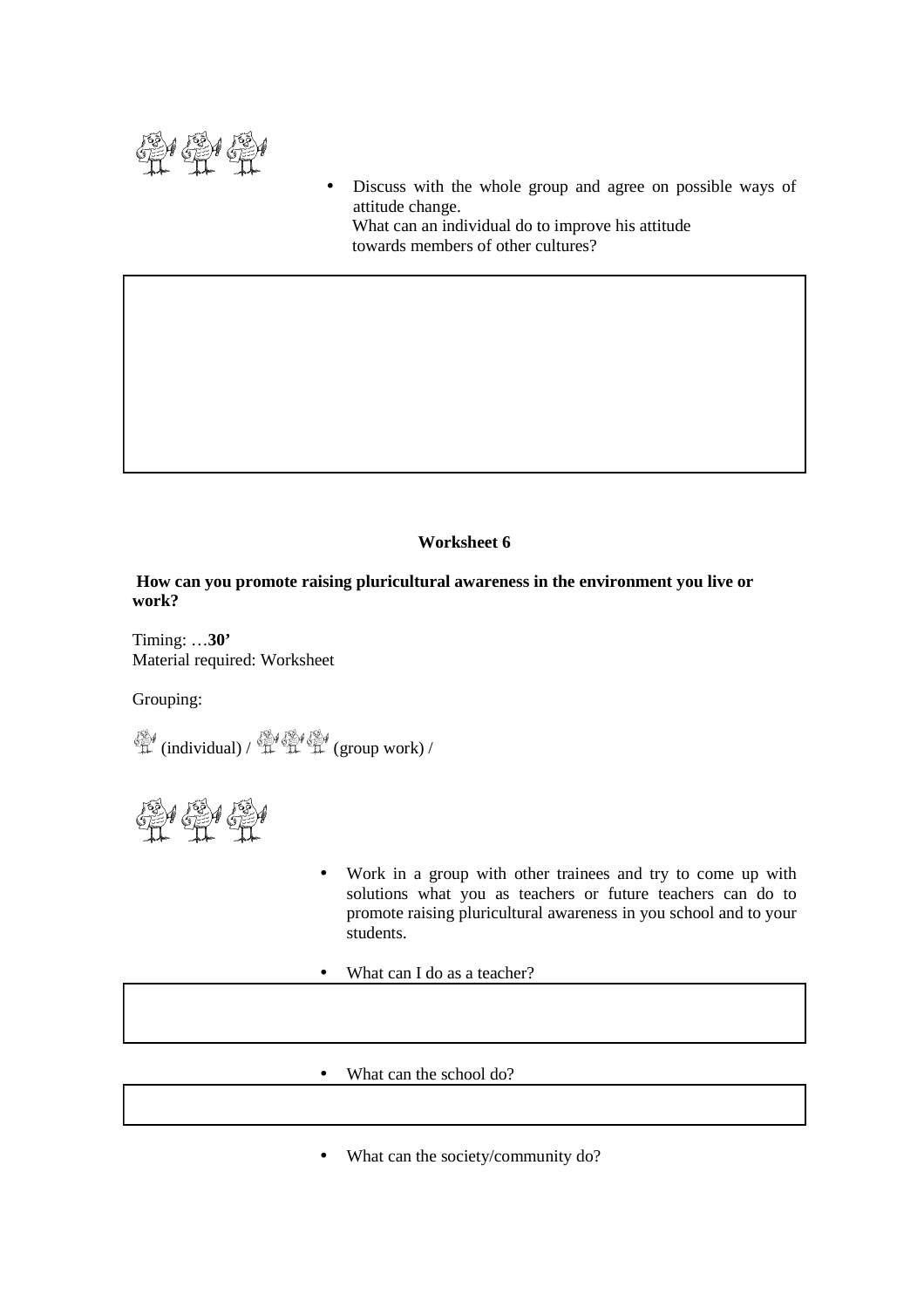#### **Assessment**

The questionnaire in worksheet 2 should serve as an instrument for assessment of attitude change.

The trainees answer the questionnaire at the beginning of the training session but, also at the end of the training session to see if there is any difference in attitude change.

#### **Notes for teacher educators:**

Worksheet 1:

This activity is aimed at getting to know members of the group.

The trainees are expected to introduce themselves to the other participants by way of identifying with three symbols that they relate to within their culture. Here it might be interesting to see whether certain stereotypes about some cultures will arise in the perceptions of identity among the trainees.

Worksheet 2:

This activity should be used for assessment and evaluation of the whole training session. It should be done at the beginning of the training as well as at the end of the training. If there is an increase in the number of points scored, that should be a signal that the trainees have started thinking seriously about their attitude towards people/ students who are members of other cultures.

Some trainees may be reluctant to share the results of the questionnaire. The trainer should not insist on each of them reporting their score. It should rather be used as a point of reflection upon one's own attitude and as a starting point for improvement.

Worksheet 3:

This activity is designed to identify cultural differences and similarities which might affect the relations among members of different cultures who live in the same multicultural community. The trainers should be aware of the fact that in order for this activity to be successful the group of trainees should be composed of members with different cultural background.

Worksheet 4:

This activity requires group work and re-grouping of trainees. If the group of trainees is large, the trainer can introduce more key terms or concepts to be defined. After the work in expert groups is finished and the group had decided on a common expert definition of the concept, then they form other groups composed of members from each expert group and they present their definition to the other members.

Worksheet 5:

This might be a rather challenging activity and the trainer may find that some of the groups may not be able to come up with an example for all the types of behaviour.